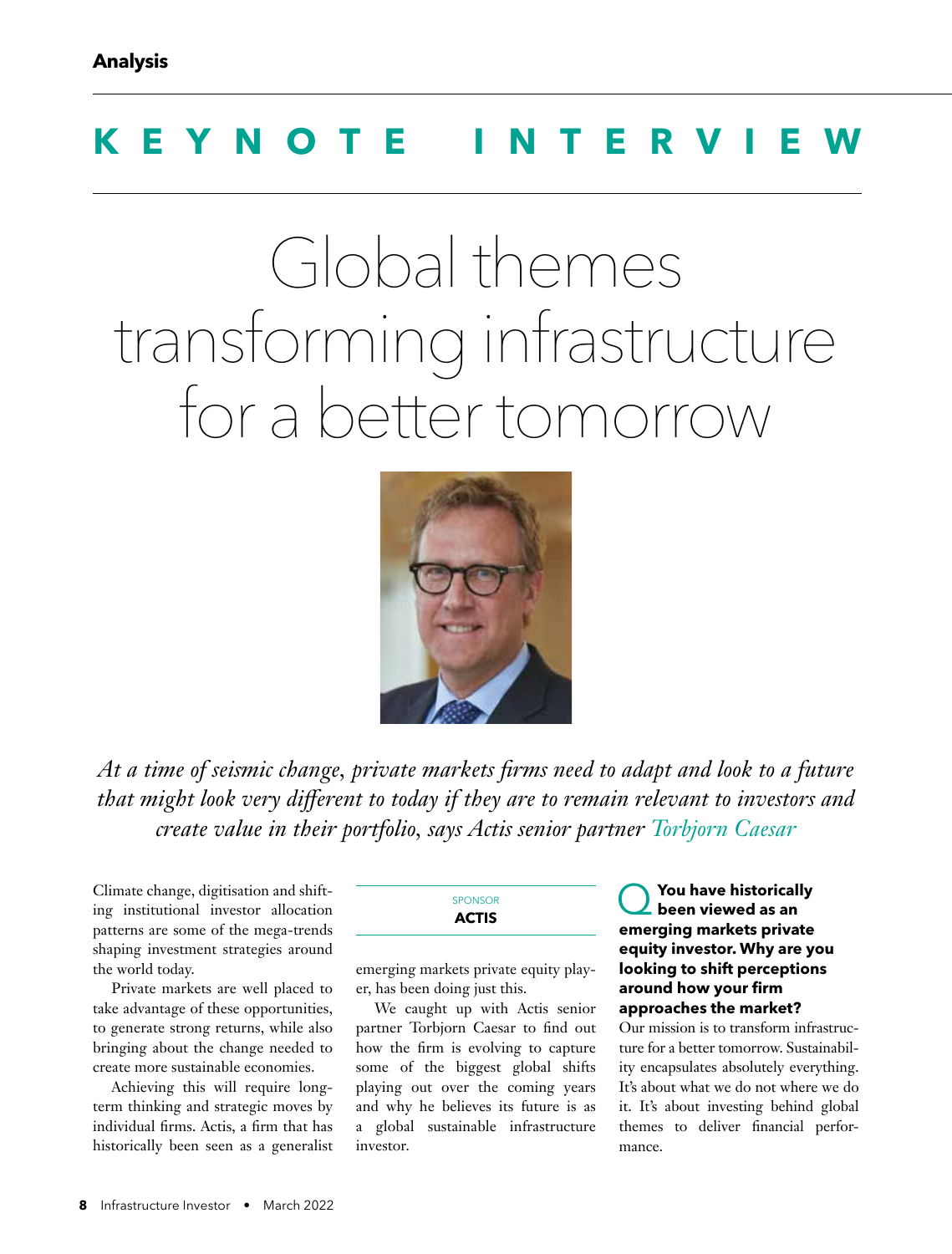I consider Actis to be a truly global firm with expertise across various infrastructure sectors; we are probably best known for power, real estate and infrastructure. We have a long history of building businesses and operating assets across the world. Today, we have 18 offices from Mexico City to Seoul. That heritage and footprint has enabled us to invest thematically in sustainable infrastructure and it allows us to pursue the most attractive risk-return profile and then unlock those opportunities wherever we find them.

## Q**You say the world has moved on, how is this refl ected in investment opportunities?**

We're seeing some dramatic shifts in economies and society more broadly today. As a result, there are three main themes we're looking to invest around: climate, digitisation and yield. We see a complementarity between areas such as power, infrastructure and real estate.

If we look at power, electricity is growing at a pace that is well above GDP. Even without taking into account electrification trends, such as the move to electric vehicles, growing global demand doubles the need to build power plants. On top of that, the world needs to decarbonise and so there is an enormous need to invest here. Investment in electricity is already at the highest levels in history, and that now needs to accelerate – and fairly rapidly.

Green energy is at the heart of infrastructure, particularly in themes like digital from shopping, communication and services right through to work and leisure. The investment need here is equally as large as in electricity. Allied to this is also the need to build out new economy real estate to support these shifts. This includes all the elements that underpin e-commerce and fulfilment, industrial parks, life sciences parks and so on.

All these areas are interlinked, and

## Q**How do you think private market investor needs have evolved?**

One of the biggest trends in private markets today is the consolidation of LP capital. Investors such as sovereign wealth funds and pension funds have increasingly large allocations to private markets and they can face challenges with deployment. As a result, they are looking to large funds to make commitments. We already have \$15 billion of AUM, but we want to grow with our LPs. We want them to see us as strategic partners who can offer them scale and a range of global products.

Investors today are also looking for yield; some estimate that we're seeing \$100 billion each month flowing towards private markets. This capital is being reallocated from fixed income and cash because investors aren't getting the yield they need from these assets. Infrastructure is a natural home for this: it offers inflation-protected cashflows, and it is the closest replacement for fixed income and cash because it is long term and offers yield.



they are areas in which we have been investing through our different types of fund, so we are drawing on existing and deep expertise – from green energy and digital infrastructure in our energy and infrastructure funds to digitalisation in private equity and data centres in real estate. There are synergies across all these and we can pull together the different threads across a consistent sustainable infrastructure strategy.

### **Many firms now claim to be focused on ESG or are launching impact funds. But what do you mean by sustainable?**

We create sustainability leaders. We don't just want our portfolio companies to become good in a specific market, we want them to become global bestin-class.

We infuse our sustainable leadership in our portfolio companies, giving them access to our broader network of sustainability leaders.